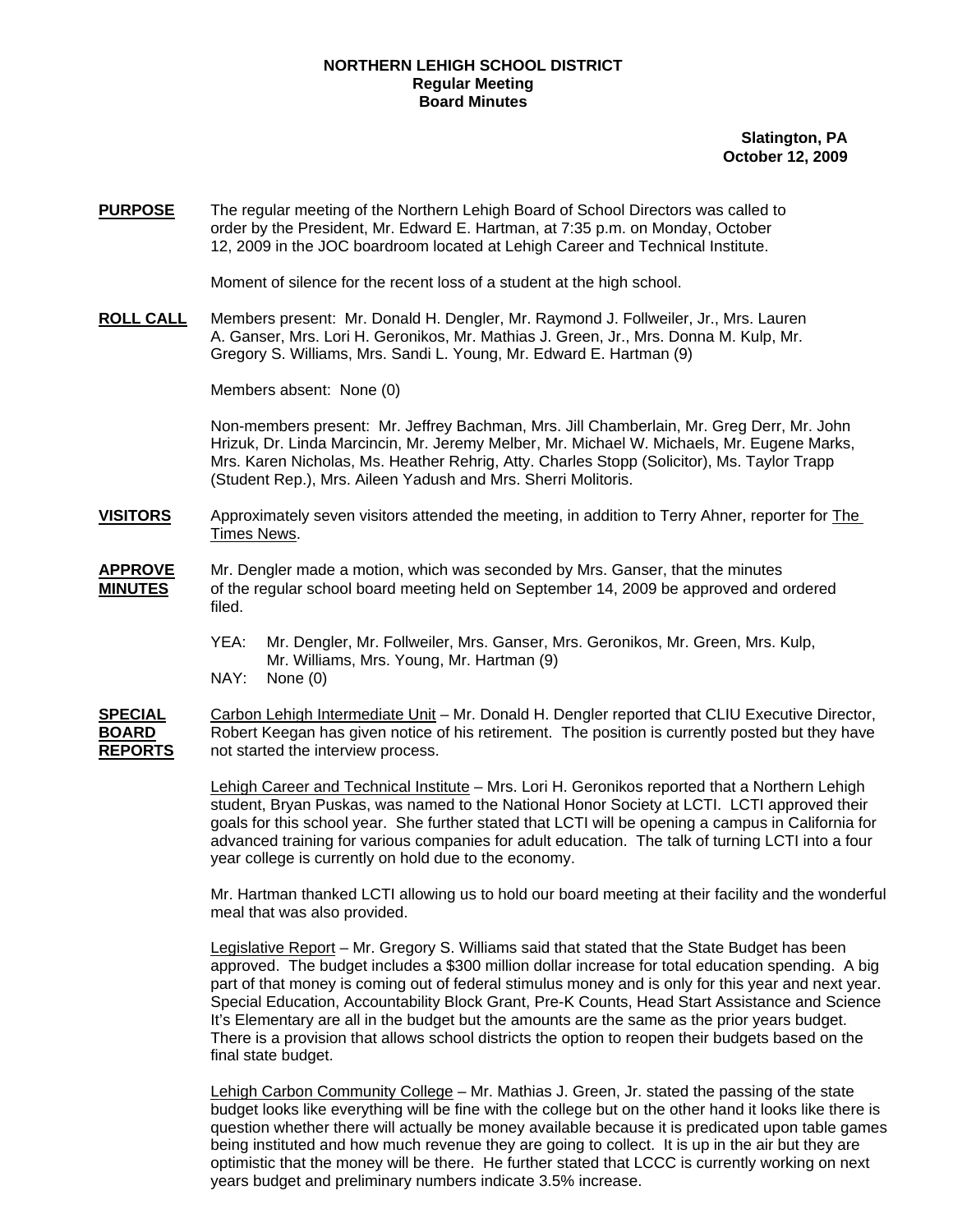| <b>SPECIAL</b>                                                                                               | <b>Committee Reports and/or Meetings</b>                                                                                                                                                                                                                                                                                                                                                                                                                                                                                                                                                                                                                                                                                                                                                                                                                                                                                                 |                                                                                                                                                                                                                                                                                                                                                                                                                                                                                                                                                                                                                                                                                                                                                                                                                                                                                                                                                                                                                     |  |  |
|--------------------------------------------------------------------------------------------------------------|------------------------------------------------------------------------------------------------------------------------------------------------------------------------------------------------------------------------------------------------------------------------------------------------------------------------------------------------------------------------------------------------------------------------------------------------------------------------------------------------------------------------------------------------------------------------------------------------------------------------------------------------------------------------------------------------------------------------------------------------------------------------------------------------------------------------------------------------------------------------------------------------------------------------------------------|---------------------------------------------------------------------------------------------------------------------------------------------------------------------------------------------------------------------------------------------------------------------------------------------------------------------------------------------------------------------------------------------------------------------------------------------------------------------------------------------------------------------------------------------------------------------------------------------------------------------------------------------------------------------------------------------------------------------------------------------------------------------------------------------------------------------------------------------------------------------------------------------------------------------------------------------------------------------------------------------------------------------|--|--|
| <b>BOARD</b><br><b>REPORTS</b><br>(cont.)                                                                    | Minutes of the Policy/Education Committee Meeting held on October 5, 2009 was distributed.                                                                                                                                                                                                                                                                                                                                                                                                                                                                                                                                                                                                                                                                                                                                                                                                                                               |                                                                                                                                                                                                                                                                                                                                                                                                                                                                                                                                                                                                                                                                                                                                                                                                                                                                                                                                                                                                                     |  |  |
|                                                                                                              | Minutes of the Finance Committee meetings held on October 7, 2009 was distributed.                                                                                                                                                                                                                                                                                                                                                                                                                                                                                                                                                                                                                                                                                                                                                                                                                                                       |                                                                                                                                                                                                                                                                                                                                                                                                                                                                                                                                                                                                                                                                                                                                                                                                                                                                                                                                                                                                                     |  |  |
|                                                                                                              | Student Representatives to the Board Report                                                                                                                                                                                                                                                                                                                                                                                                                                                                                                                                                                                                                                                                                                                                                                                                                                                                                              |                                                                                                                                                                                                                                                                                                                                                                                                                                                                                                                                                                                                                                                                                                                                                                                                                                                                                                                                                                                                                     |  |  |
| its                                                                                                          | Ms. Taylor Trapp distributed the written student representative report and verbally reported on<br>contents.                                                                                                                                                                                                                                                                                                                                                                                                                                                                                                                                                                                                                                                                                                                                                                                                                             |                                                                                                                                                                                                                                                                                                                                                                                                                                                                                                                                                                                                                                                                                                                                                                                                                                                                                                                                                                                                                     |  |  |
| solving,<br>back to their<br>Board on how<br>professional<br>preschool<br>Girls and Boys Will<br>he could be |                                                                                                                                                                                                                                                                                                                                                                                                                                                                                                                                                                                                                                                                                                                                                                                                                                                                                                                                          | Federal and Other Programs Update - Mrs. Karen A. Nicholas stated that administration and<br>teachers will be going to CLIU#21 on October 16 <sup>th</sup> to review and analyze the districts AYP data.<br>They will problem solve and look at what they need to approve upon. There will also be a $6th$ , $7th$ ,<br>$8th$ , and $9th$ grade teacher going to Troxell building in later October to work on problem<br>looking at data and analyzing math curriculum. They will bring the information<br>buildings, have data analysis meetings and administration will report back to the<br>things are going in the future. She further stated that today was a school wide<br>development day held at the middle school. All staff members attended as well as<br>directors in the area. Bill McBride, a national speaker, presented "Girls Will Be<br>Be Boys". It was well received by all who attended. Many staff members asked if<br>invited back in the future for another professional development day. |  |  |
|                                                                                                              | to help increase our AYP scores, don't be afraid to ask for it.                                                                                                                                                                                                                                                                                                                                                                                                                                                                                                                                                                                                                                                                                                                                                                                                                                                                          | Mr. Williams commented on AYP. He further stated that if administration is in need of something                                                                                                                                                                                                                                                                                                                                                                                                                                                                                                                                                                                                                                                                                                                                                                                                                                                                                                                     |  |  |
| on                                                                                                           | Business Manager's Report - Mr. Jeremy G. Melber stated on the board agenda for approval<br>include the list of bills and financial reports. He received preliminary numbers last week on basic<br>education and it does appear that we will receive more than what we budgeted. The budget also<br>included an increase to IDEA funds. Mr. Melber, Mr. Michaels and Mrs. Nicholas met last week to<br>discuss the ARRA IDEA funds. They have decided to revise this budget and use the full amount<br>\$447,000.00 over the next two years to offset CLIU special education costs. PlanCon A is also on<br>the agenda for approval this evening. At the finance committee meeting last evening there was<br>discussion concerning bond financing for this project. He explained the debt structure if the<br>district would incur a \$20,000,000.00 bond for the renovation project and the millage rate impact<br>the district budget. |                                                                                                                                                                                                                                                                                                                                                                                                                                                                                                                                                                                                                                                                                                                                                                                                                                                                                                                                                                                                                     |  |  |
|                                                                                                              | Superintendent's Report - Mr. Michael W. Michaels                                                                                                                                                                                                                                                                                                                                                                                                                                                                                                                                                                                                                                                                                                                                                                                                                                                                                        |                                                                                                                                                                                                                                                                                                                                                                                                                                                                                                                                                                                                                                                                                                                                                                                                                                                                                                                                                                                                                     |  |  |
|                                                                                                              | Mrs. Chamberlain addressed the Board concerning the new breakfast program at the middle<br>school.                                                                                                                                                                                                                                                                                                                                                                                                                                                                                                                                                                                                                                                                                                                                                                                                                                       |                                                                                                                                                                                                                                                                                                                                                                                                                                                                                                                                                                                                                                                                                                                                                                                                                                                                                                                                                                                                                     |  |  |
|                                                                                                              | Mr. Derr introduced representatives from D'Huy Engineering and KCBA Architects. They are<br>here to answer any questions anyone may have about PlanCon A.                                                                                                                                                                                                                                                                                                                                                                                                                                                                                                                                                                                                                                                                                                                                                                                |                                                                                                                                                                                                                                                                                                                                                                                                                                                                                                                                                                                                                                                                                                                                                                                                                                                                                                                                                                                                                     |  |  |
|                                                                                                              | Mr. Michaels stated that a major goal administratively this year will be in depth at PSSA testing.                                                                                                                                                                                                                                                                                                                                                                                                                                                                                                                                                                                                                                                                                                                                                                                                                                       |                                                                                                                                                                                                                                                                                                                                                                                                                                                                                                                                                                                                                                                                                                                                                                                                                                                                                                                                                                                                                     |  |  |
|                                                                                                              | Mr. Hartman stated that the board was in executive session prior to tonight's regular school board<br>meeting to discuss legal matters and negotiations.                                                                                                                                                                                                                                                                                                                                                                                                                                                                                                                                                                                                                                                                                                                                                                                 |                                                                                                                                                                                                                                                                                                                                                                                                                                                                                                                                                                                                                                                                                                                                                                                                                                                                                                                                                                                                                     |  |  |
| <b>PERSONNEL</b>                                                                                             | Mr. Dengler made a motion, which was seconded by Mrs. Kulp, that the Board of Education<br>approves the following personnel items:                                                                                                                                                                                                                                                                                                                                                                                                                                                                                                                                                                                                                                                                                                                                                                                                       |                                                                                                                                                                                                                                                                                                                                                                                                                                                                                                                                                                                                                                                                                                                                                                                                                                                                                                                                                                                                                     |  |  |
| Appointments<br>Non-<br>Instructional                                                                        | Patricia Ingles<br>Assignment:<br>Salary:                                                                                                                                                                                                                                                                                                                                                                                                                                                                                                                                                                                                                                                                                                                                                                                                                                                                                                | High School Special Education Aide replacing Dawn Wehr<br>who resigned<br>\$11.05/Per Hour/6 1/2 Hours Per Day/180 Student Days<br>plus additional 20 Hrs or Staff Development according to                                                                                                                                                                                                                                                                                                                                                                                                                                                                                                                                                                                                                                                                                                                                                                                                                         |  |  |
|                                                                                                              |                                                                                                                                                                                                                                                                                                                                                                                                                                                                                                                                                                                                                                                                                                                                                                                                                                                                                                                                          | language in Memorandum of Understanding                                                                                                                                                                                                                                                                                                                                                                                                                                                                                                                                                                                                                                                                                                                                                                                                                                                                                                                                                                             |  |  |

(2008-2012 Educational Support Staff Memorandum of Understanding)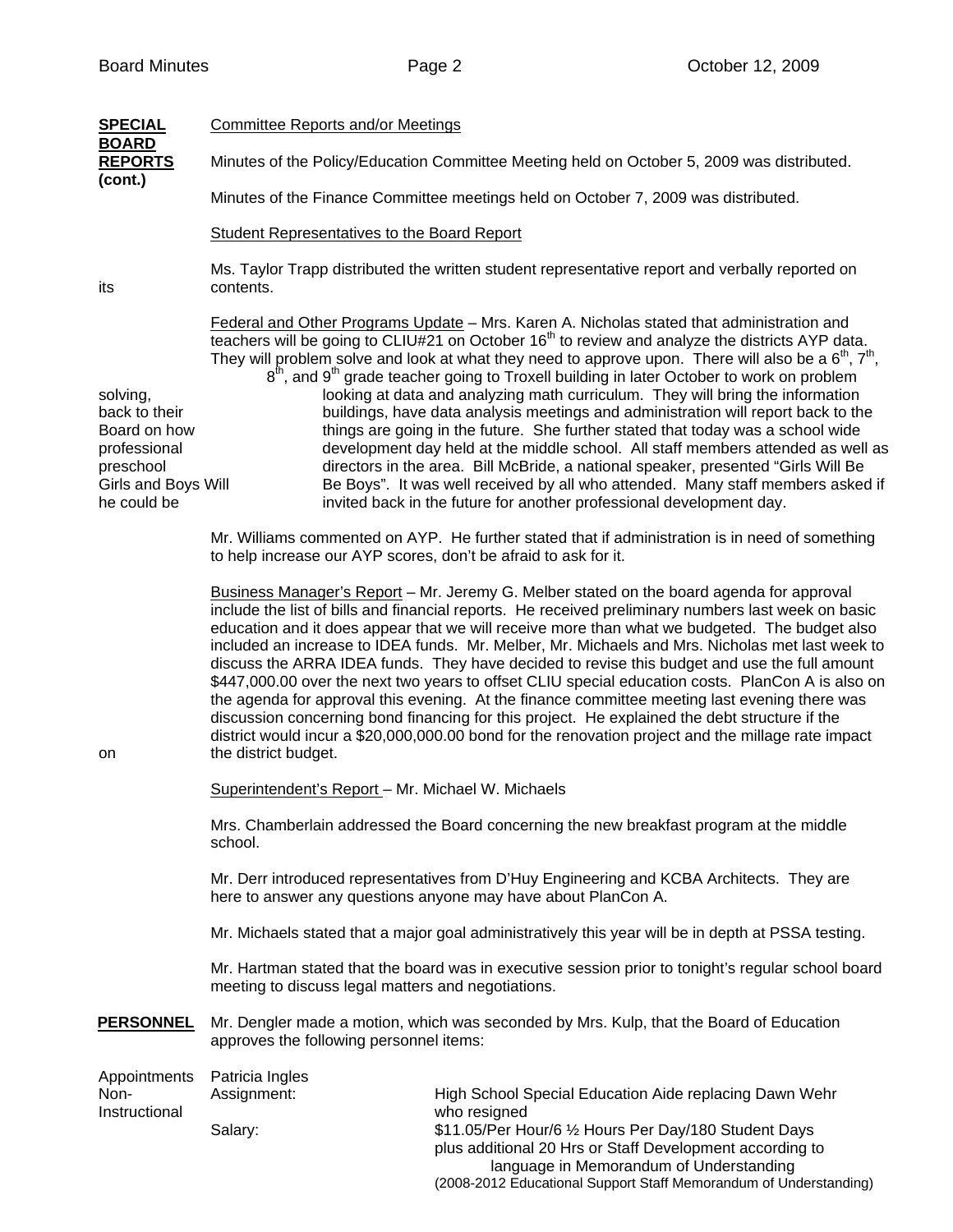|                                            | Effective:                                                                                                                                                                                                                                                                                                                                                                                                                                                             | September 21, 2009                                                                      |                      |  |  |
|--------------------------------------------|------------------------------------------------------------------------------------------------------------------------------------------------------------------------------------------------------------------------------------------------------------------------------------------------------------------------------------------------------------------------------------------------------------------------------------------------------------------------|-----------------------------------------------------------------------------------------|----------------------|--|--|
| <b>PERSONNEL</b><br>(cont.)                | <b>Harold Kline</b><br>Assignment:                                                                                                                                                                                                                                                                                                                                                                                                                                     | Second Shift Maintenance Position replacing Earl Snyder                                 |                      |  |  |
|                                            | Salary:<br>Effective:                                                                                                                                                                                                                                                                                                                                                                                                                                                  | who retired<br>\$9.00/Hr./ Tuesday thru Saturday 2:30 PM - 11:00 PM<br>October 12, 2009 |                      |  |  |
| Co-Curricular<br>Appointments<br>2009-2010 | <b>Candice Saville</b><br>Angela Shoemaker                                                                                                                                                                                                                                                                                                                                                                                                                             | Freshman Class Advisor<br>Freshman Class Advisor                                        | \$606.83<br>\$606.83 |  |  |
| Co-Curricular<br>Volunteers<br>2009-2010   | <b>Richard Roberts III*</b>                                                                                                                                                                                                                                                                                                                                                                                                                                            | Assistant Boys Basketball Coach<br>*Pending Verification of Missing Documents           |                      |  |  |
| Salary<br>Adjustments<br>year:             | Acknowledge the following teacher who has completed the requirements per the Collective<br>Bargaining Agreement that would entitle her to a salary increase for the 2009-2010 school                                                                                                                                                                                                                                                                                   |                                                                                         |                      |  |  |
|                                            | <b>Camille Vernarr</b><br>Step 5B+24<br>From:<br>Step 5M<br>To:                                                                                                                                                                                                                                                                                                                                                                                                        |                                                                                         |                      |  |  |
| Family<br>Medical<br>Leave                 | Approve the request of Beverly Rupert, High School Second Shift Custodian, to take a 12 week<br>Family Medical Leave beginning on September 21, 2009 for medical reasons. She will be<br>using her accumulated sick days and other paid leave in conjunction with the FMLA leave.<br>After her FMLA leave has expired she is requesting an unpaid leave of absence until she<br>is released from her doctor to return to work. Anticipated release date is December 1, |                                                                                         |                      |  |  |
| 2009.                                      |                                                                                                                                                                                                                                                                                                                                                                                                                                                                        |                                                                                         |                      |  |  |
| Unpaid<br>Volunteers                       | Approve the following unpaid volunteer aides in the Peters Elementary School for the 2009-2010<br>school year: Robin Blocker, Lori-Beth Guelcher, Shelly Long, JoAnne Sipos, and Kathy Yelinek.                                                                                                                                                                                                                                                                        |                                                                                         |                      |  |  |
| Game<br>Workers<br>2009-2010               | Approve the following list of people as Game Workers for the 2009-2010 school year. Game<br>Workers consist of ticket sellers and takers, game announcers, scoreboard operators, timers,<br>field judges, scorekeepers. Rate of pay is consistent with the rates approved on the 2009-<br>2010 Supplementary Personnel Salary Schedule.                                                                                                                                |                                                                                         |                      |  |  |
|                                            | Terry Bowman                                                                                                                                                                                                                                                                                                                                                                                                                                                           | <b>Elizabeth Case</b>                                                                   |                      |  |  |
|                                            | Kelly Follweiler                                                                                                                                                                                                                                                                                                                                                                                                                                                       | Stephen Haas                                                                            |                      |  |  |
|                                            | Kathleen Reese<br>Jessica Schoenberger<br>Amy Zeiser                                                                                                                                                                                                                                                                                                                                                                                                                   | Eric Schmidt<br><b>Robert Sutjak</b>                                                    |                      |  |  |
| Substitute<br>Instructional                | Approve the following substitute teachers for the 2009-2010 school year at the 2009-2010<br>substitute teacher rates as approved on the Supplementary Personnel Salary Schedule:                                                                                                                                                                                                                                                                                       |                                                                                         |                      |  |  |
|                                            | Amberly Gable - Secondary English<br>Peggy Gallagher - Elementary<br>Jeff Jacobucci - All Subjects<br>Karen Kassis - Elementary<br>Kristen Kentner* - Elementary<br>Ashley Kunkle* - Elementary & ESL<br>Laura Pandel* - Secondary Social Studies<br>Donald Rehrig* - Secondary Mathematics<br>Richard Snell - Secondary English<br>Daniel Shea - CLIU Guest Teacher<br>*Pending Verification of Missing Documents                                                     | Joseph Nester - Secondary Social Studies and Special Education                          |                      |  |  |

Non- Approve the following individuals as substitute secretaries/aides for the 2009-2010 school year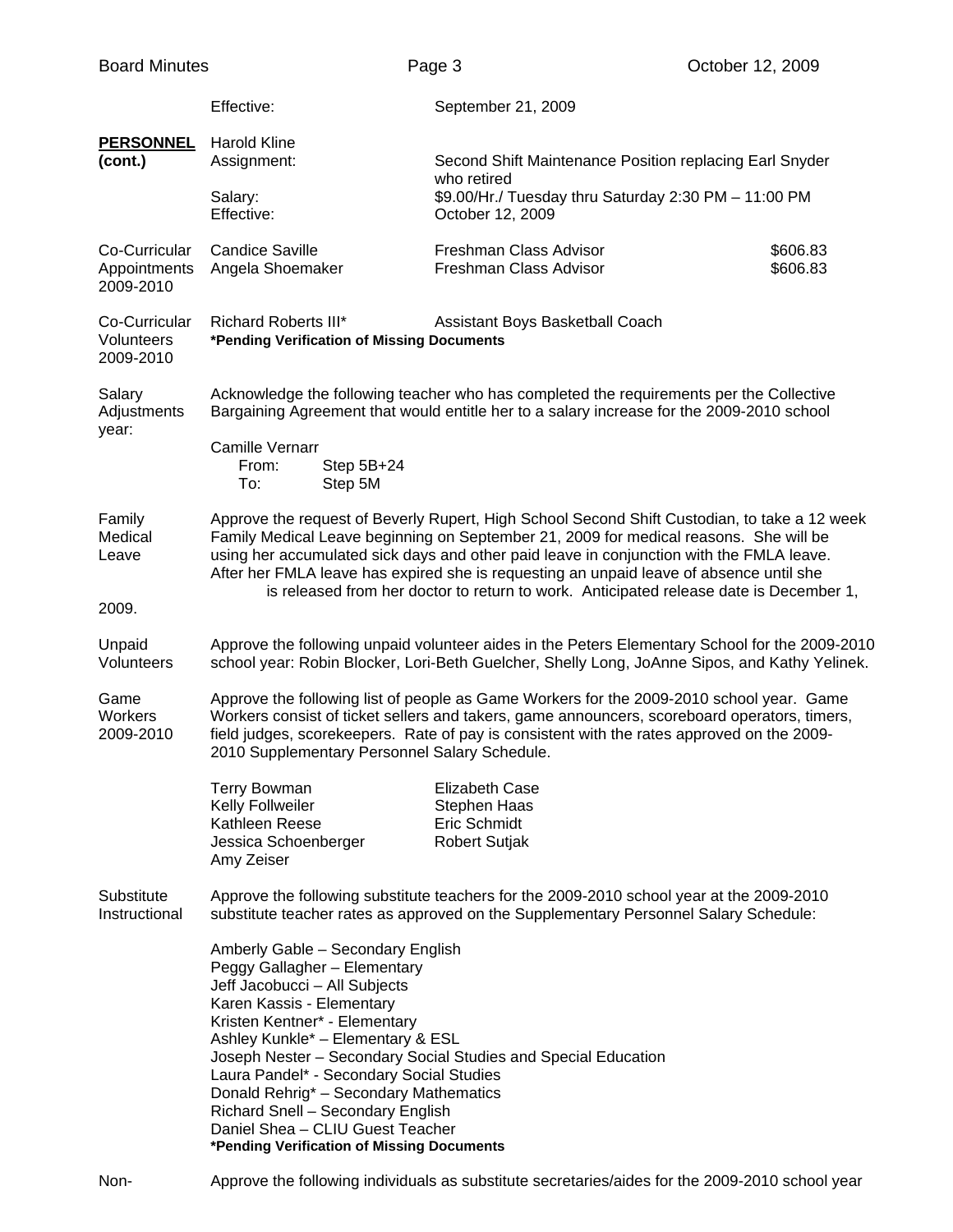Instructional at the 2009-2010 substitute rate as approved on the Supplementary Personnel Salary Schedule:

| <b>PERSONNEL</b><br>(cont.)                                                                                                                               | Peggy Balliet*<br><b>Amberly Gable</b><br>Heather Hughes*<br>Sally Kasztejna<br>*Pending Verification of Missing Documents                                                                                                                                                                                                                                                                                                                                                                                                                                                                                                                                                                                                                                                                                                                                                                                                                                                                                                    |                                                         |                                                                                                                                                                      |  |
|-----------------------------------------------------------------------------------------------------------------------------------------------------------|-------------------------------------------------------------------------------------------------------------------------------------------------------------------------------------------------------------------------------------------------------------------------------------------------------------------------------------------------------------------------------------------------------------------------------------------------------------------------------------------------------------------------------------------------------------------------------------------------------------------------------------------------------------------------------------------------------------------------------------------------------------------------------------------------------------------------------------------------------------------------------------------------------------------------------------------------------------------------------------------------------------------------------|---------------------------------------------------------|----------------------------------------------------------------------------------------------------------------------------------------------------------------------|--|
|                                                                                                                                                           |                                                                                                                                                                                                                                                                                                                                                                                                                                                                                                                                                                                                                                                                                                                                                                                                                                                                                                                                                                                                                               | Personnel Salary Schedule:                              | Approve the following individuals as substitute cafeteria workers for the 2009-2010<br>school year at the 2009-2010 substitute rate as approved on the Supplementary |  |
|                                                                                                                                                           | Peggy Balliet*                                                                                                                                                                                                                                                                                                                                                                                                                                                                                                                                                                                                                                                                                                                                                                                                                                                                                                                                                                                                                | *Pending Verification of Missing Documents              |                                                                                                                                                                      |  |
| Appointments<br>Administrative                                                                                                                            | Mary Kay Williamson<br>Assignment:                                                                                                                                                                                                                                                                                                                                                                                                                                                                                                                                                                                                                                                                                                                                                                                                                                                                                                                                                                                            |                                                         | Director of Special Education replacing Laurie                                                                                                                       |  |
|                                                                                                                                                           | Salary:                                                                                                                                                                                                                                                                                                                                                                                                                                                                                                                                                                                                                                                                                                                                                                                                                                                                                                                                                                                                                       |                                                         | Newman-Mankos who resigned<br>\$83,000/12 month position/pro-rated for the                                                                                           |  |
|                                                                                                                                                           | Effective:                                                                                                                                                                                                                                                                                                                                                                                                                                                                                                                                                                                                                                                                                                                                                                                                                                                                                                                                                                                                                    |                                                         | 2009-2010 school year<br>Mutually Agreed Upon Start Date                                                                                                             |  |
|                                                                                                                                                           | YEA:<br>NAY:                                                                                                                                                                                                                                                                                                                                                                                                                                                                                                                                                                                                                                                                                                                                                                                                                                                                                                                                                                                                                  | Mr. Williams, Mrs. Young, Mr. Hartman (9)<br>None $(0)$ | Mr. Dengler, Mr. Follweiler, Mrs. Ganser, Mrs. Geronikos, Mr. Green, Mrs. Kulp,                                                                                      |  |
| <b>POLICY</b>                                                                                                                                             | Mrs. Ganser made a motion, which was seconded by Mr. Follweiler, that the Board of Education<br>approves the following policy items:                                                                                                                                                                                                                                                                                                                                                                                                                                                                                                                                                                                                                                                                                                                                                                                                                                                                                          |                                                         |                                                                                                                                                                      |  |
| <b>Board Policy</b><br><b>First Reading</b>                                                                                                               | Approve changes to school board policy #539 - Classified Employees - Uncompensated Leave,<br>as presented after first reading.                                                                                                                                                                                                                                                                                                                                                                                                                                                                                                                                                                                                                                                                                                                                                                                                                                                                                                |                                                         |                                                                                                                                                                      |  |
| Germany<br>Exchange<br>Program<br>October<br>teacher as<br>Lehigh students will<br>efforts.                                                               | Mrs. Lana Schmidt, high school German teacher, has submitted a request for the continuation of<br>the Student Exchange Program between interested students from the Northern Lehigh School<br>District and the Eduard Spraenger Gymnasium in Landau, Germany. German students will be<br>arriving at Northern Lehigh School District on tentatively on October 1, 2010 and stay until<br>14, 2010. Expected expenses to the district will be substitute coverage for the hosting<br>deemed necessary and bus expenses for day trips as budgeted. Northern<br>travel to Germany in June 2011 at a time that will coincide with the<br>school year in the Rheinland-<br>Platinate, preferably during the summer months. Trip<br>participants will be responsible for all<br>expenses; however, they do request liability insurance<br>coverage for the entire group, as has been<br>granted since their first exchange trip in 1984.<br>Additional monies needed for this program will be<br>raised through student fundraising |                                                         |                                                                                                                                                                      |  |
| Homebound<br>Instruction<br>continuing                                                                                                                    | It is recommended that he Board of Education grant homebound instruction for an 11 <sup>th</sup> grade<br>student, Student No. 1109160, for five hours per week, effective October 7, 2009 and<br>for approximately 3 months.                                                                                                                                                                                                                                                                                                                                                                                                                                                                                                                                                                                                                                                                                                                                                                                                 |                                                         |                                                                                                                                                                      |  |
| Field<br>Biology I Class - High School Classes - Philadelphia Zoo, Pennsylvania - October 28, 2009 -<br>Trip<br>Funded by Students and High School Budget |                                                                                                                                                                                                                                                                                                                                                                                                                                                                                                                                                                                                                                                                                                                                                                                                                                                                                                                                                                                                                               |                                                         |                                                                                                                                                                      |  |
|                                                                                                                                                           |                                                                                                                                                                                                                                                                                                                                                                                                                                                                                                                                                                                                                                                                                                                                                                                                                                                                                                                                                                                                                               | and Student Fundraising Efforts                         | South East Team - Middle School - Ellis Island, New York - May 5, 2010 - Funded by PTO                                                                               |  |
| West Team – Middle School – Medieval Times, Lyndhurst, NJ – June 3, 2010 – Funded by PTO<br>and Student Fundraising Efforts                               |                                                                                                                                                                                                                                                                                                                                                                                                                                                                                                                                                                                                                                                                                                                                                                                                                                                                                                                                                                                                                               |                                                         |                                                                                                                                                                      |  |
|                                                                                                                                                           | YEA:<br>NAY:                                                                                                                                                                                                                                                                                                                                                                                                                                                                                                                                                                                                                                                                                                                                                                                                                                                                                                                                                                                                                  | Mr. Williams, Mrs. Young, Mr. Hartman (9)<br>None $(0)$ | Mr. Dengler, Mr. Follweiler, Mrs. Ganser, Mrs. Geronikos, Mr. Green, Mrs. Kulp,                                                                                      |  |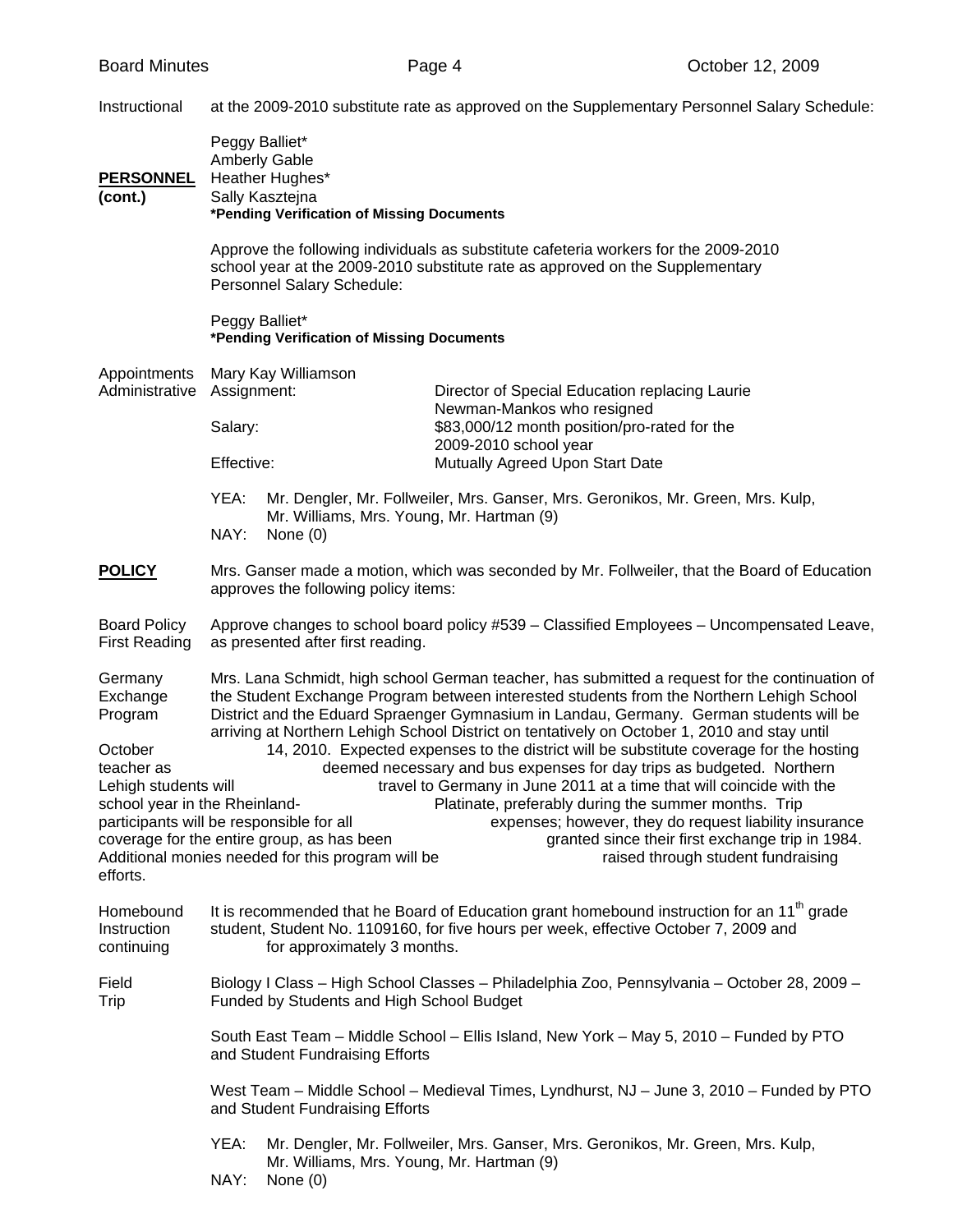| <b>NEW</b><br><b>BUSINESS</b>                         | Mrs. Ganser made a motion, which was seconded by Mr. Dengler, that the Board of Education<br>approves the following new business item:                                                                                                                                                                 |  |  |  |
|-------------------------------------------------------|--------------------------------------------------------------------------------------------------------------------------------------------------------------------------------------------------------------------------------------------------------------------------------------------------------|--|--|--|
| Emergency<br>Operations                               | Approve changes to the Northern Lehigh School Distinct Emergency Operations Plan as<br>presented.                                                                                                                                                                                                      |  |  |  |
| Plan                                                  | YEA:<br>Mr. Dengler, Mr. Follweiler, Mrs. Ganser, Mrs. Geronikos, Mr. Green, Mrs. Kulp,                                                                                                                                                                                                                |  |  |  |
|                                                       | Mr. Williams, Mrs. Young, Mr. Hartman (9)<br>NAY:<br>None $(0)$                                                                                                                                                                                                                                        |  |  |  |
| Date<br>Change<br>December<br><b>Board Mtg</b>        | Mr. Follweiler made a motion, which was seconded by Mrs. Ganser, that the Board of Education<br>change the date of the December Reorganization and Regular School Board Meeting originally<br>scheduled for December 14, 2009 to December 7, 2009 and advertise this change in the<br>local newspaper. |  |  |  |
|                                                       | YEA:<br>Mr. Dengler, Mr. Follweiler, Mrs. Ganser, Mrs. Geronikos, Mr. Green, Mrs. Kulp,                                                                                                                                                                                                                |  |  |  |
|                                                       | Mr. Williams, Mrs. Young, Mr. Hartman (9)<br>NAY:<br>None $(0)$                                                                                                                                                                                                                                        |  |  |  |
| Date<br>Change<br>December                            | Mr. Williams made a motion, which was seconded by Mr. Green, that the Board of Education<br>change the date of the Policy/Education Committee Meeting originally scheduled for December 7,<br>2009 to December 14, 2009 and advertise this change in the local newspaper.                              |  |  |  |
| Policy Mtg                                            | Mr. Dengler, Mr. Follweiler, Mrs. Ganser, Mrs. Geronikos, Mr. Green, Mrs. Kulp,<br>YEA:                                                                                                                                                                                                                |  |  |  |
|                                                       | Mr. Williams, Mrs. Young, Mr. Hartman (9)<br>NAY:<br>None (0)                                                                                                                                                                                                                                          |  |  |  |
| <b>FINANCIAL</b>                                      | Mr. Follweiler made a motion, which was seconded by Mr. Dengler, that the Board of Education<br>approves the following financial items:                                                                                                                                                                |  |  |  |
| List of<br><b>Bills</b>                               | Approve the Following List of Bills:<br>General Fund month of September<br>Cafeteria Fund month of September<br>Athletic Fund month of September<br>Refreshment Stand Fund month of September                                                                                                          |  |  |  |
| Financial<br>Reports                                  | Approve the Following Financial Reports:<br>NLMS Student Activities Account month of September<br>NLHS Student Activities for the months of August and September<br>NLHS Scholarship Account for the months of July, August and September                                                              |  |  |  |
| Per Capita<br>Abatements/<br>Exonerations             | Approve abatement/exoneration requests of per capita taxes, for the residents that fall within the<br>guidelines, as presented.                                                                                                                                                                        |  |  |  |
| Cell Phone<br>Athletic<br>Director                    | Authorize administration to continue the cell phone service contract with Verizon Wireless for the<br>Athletic Director at a cost of \$49.19 per month (no increase over last year). The cell phone is to<br>be used exclusively for Athletic Director business.                                       |  |  |  |
| Agreement<br><b>AssetWorks</b><br>Inventory<br>System | Authorize administration to enter into an agreement with AssetWorks, Inc. as the districts<br>inventory management system. Cost for this system is \$1,300.00 per year and Inventory will<br>automatically renew yearly.                                                                               |  |  |  |
| <b>District Wide</b>                                  | Approve the District Wide Facility Study as presented by KCBA.                                                                                                                                                                                                                                         |  |  |  |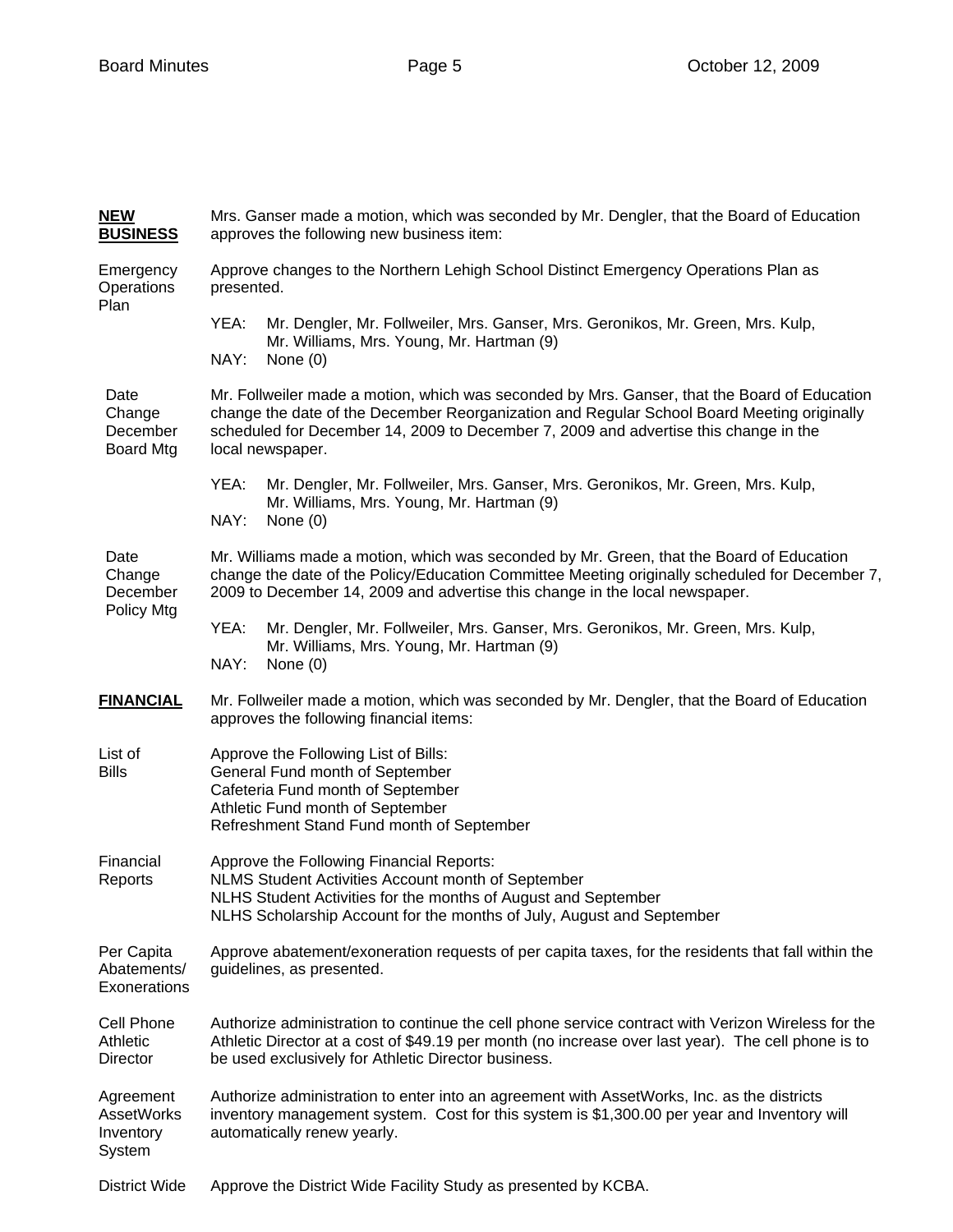| Approve the submission of PlanCon A and General Educational Specifications to the Pennsylvania<br>Department of Education for the additions and alternation to Slatington Elementary School.<br>Mr. Green addressed KCBA concerning their feasibility study and student enrollment<br>projection numbers, plan options involving modular units and grade reconfiguration, and<br>reimbursement amounts. He also asked if we are approving the feasibility study are we<br>approving a specific plan option.<br>KCBA stated that if you approve PlanCon A you are approving option 4 in the feasibility<br>study.<br>Mrs. Geronikos asked if Mr. Michaels feels that keeping the grade configuration of the<br>buildings as they currently are is the most educationally sound decision to make.<br>Mr. Michaels stated that he feels very strongly about the present grade structure.<br>YEA:<br>Mr. Dengler, Mr. Follweiler, Mrs. Ganser, Mrs. Geronikos, Mr. Green, Mrs. Kulp,<br>Mr. Williams, Mrs. Young, Mr. Hartman (9)<br>NAY:<br>None $(0)$<br>Mr. Dengler made a motion, which was seconded by Mr. Follweiler, that the Board of Education<br>approves the following legal item:<br>Approve to appoint the law firm of Steckel & Stopp as solicitors for the Northern Lehigh School<br>District for 2010 at a retainer fee of \$1,750.00. There is no increase over last year's fee.<br>YEA:<br>Mr. Dengler, Mr. Follweiler, Mrs. Ganser, Mrs. Geronikos, Mr. Green, Mrs. Kulp,<br>Mr. Williams, Mrs. Young, Mr. Hartman (9)<br>NAY:<br>None $(0)$<br>Minutes of the Lehigh Career & Technical Institute Joint Operating Committee meeting held on<br>August 26, 2009 and the LCTI Director's Report for September 2009 were distributed.<br>Minutes of the Carbon Lehigh Intermediate Unit 21 Board of Directors meeting held on August<br>2009 was distributed.<br>Mr. Follweiler made a motion, which was seconded by Mrs. Ganser, that the regular meeting of<br>the Northern Lehigh School District Board of School Directors is adjourned at 8:20 p.m.<br>YEA:<br>Mr. Dengler, Mr. Follweiler, Mrs. Ganser, Mrs. Geronikos, Mr. Green, Mrs. Kulp,<br>Mr. Williams, Mrs. Young, Mr. Hartman (9)<br>NAY:<br>None (0) | <b>Board Minutes</b>                         |  | Page 6 | October 12, 2009 |  |  |
|-----------------------------------------------------------------------------------------------------------------------------------------------------------------------------------------------------------------------------------------------------------------------------------------------------------------------------------------------------------------------------------------------------------------------------------------------------------------------------------------------------------------------------------------------------------------------------------------------------------------------------------------------------------------------------------------------------------------------------------------------------------------------------------------------------------------------------------------------------------------------------------------------------------------------------------------------------------------------------------------------------------------------------------------------------------------------------------------------------------------------------------------------------------------------------------------------------------------------------------------------------------------------------------------------------------------------------------------------------------------------------------------------------------------------------------------------------------------------------------------------------------------------------------------------------------------------------------------------------------------------------------------------------------------------------------------------------------------------------------------------------------------------------------------------------------------------------------------------------------------------------------------------------------------------------------------------------------------------------------------------------------------------------------------------------------------------------------------------------------------------------------------------------------------------------------------------------------------------------------|----------------------------------------------|--|--------|------------------|--|--|
|                                                                                                                                                                                                                                                                                                                                                                                                                                                                                                                                                                                                                                                                                                                                                                                                                                                                                                                                                                                                                                                                                                                                                                                                                                                                                                                                                                                                                                                                                                                                                                                                                                                                                                                                                                                                                                                                                                                                                                                                                                                                                                                                                                                                                                   | <b>Facility Study</b>                        |  |        |                  |  |  |
|                                                                                                                                                                                                                                                                                                                                                                                                                                                                                                                                                                                                                                                                                                                                                                                                                                                                                                                                                                                                                                                                                                                                                                                                                                                                                                                                                                                                                                                                                                                                                                                                                                                                                                                                                                                                                                                                                                                                                                                                                                                                                                                                                                                                                                   | PlanCon A<br>Submission<br><b>SE Project</b> |  |        |                  |  |  |
|                                                                                                                                                                                                                                                                                                                                                                                                                                                                                                                                                                                                                                                                                                                                                                                                                                                                                                                                                                                                                                                                                                                                                                                                                                                                                                                                                                                                                                                                                                                                                                                                                                                                                                                                                                                                                                                                                                                                                                                                                                                                                                                                                                                                                                   | <b>FINANCIAL</b><br>(cont.)                  |  |        |                  |  |  |
|                                                                                                                                                                                                                                                                                                                                                                                                                                                                                                                                                                                                                                                                                                                                                                                                                                                                                                                                                                                                                                                                                                                                                                                                                                                                                                                                                                                                                                                                                                                                                                                                                                                                                                                                                                                                                                                                                                                                                                                                                                                                                                                                                                                                                                   |                                              |  |        |                  |  |  |
|                                                                                                                                                                                                                                                                                                                                                                                                                                                                                                                                                                                                                                                                                                                                                                                                                                                                                                                                                                                                                                                                                                                                                                                                                                                                                                                                                                                                                                                                                                                                                                                                                                                                                                                                                                                                                                                                                                                                                                                                                                                                                                                                                                                                                                   | school                                       |  |        |                  |  |  |
|                                                                                                                                                                                                                                                                                                                                                                                                                                                                                                                                                                                                                                                                                                                                                                                                                                                                                                                                                                                                                                                                                                                                                                                                                                                                                                                                                                                                                                                                                                                                                                                                                                                                                                                                                                                                                                                                                                                                                                                                                                                                                                                                                                                                                                   |                                              |  |        |                  |  |  |
|                                                                                                                                                                                                                                                                                                                                                                                                                                                                                                                                                                                                                                                                                                                                                                                                                                                                                                                                                                                                                                                                                                                                                                                                                                                                                                                                                                                                                                                                                                                                                                                                                                                                                                                                                                                                                                                                                                                                                                                                                                                                                                                                                                                                                                   |                                              |  |        |                  |  |  |
|                                                                                                                                                                                                                                                                                                                                                                                                                                                                                                                                                                                                                                                                                                                                                                                                                                                                                                                                                                                                                                                                                                                                                                                                                                                                                                                                                                                                                                                                                                                                                                                                                                                                                                                                                                                                                                                                                                                                                                                                                                                                                                                                                                                                                                   | <b>LEGAL</b>                                 |  |        |                  |  |  |
|                                                                                                                                                                                                                                                                                                                                                                                                                                                                                                                                                                                                                                                                                                                                                                                                                                                                                                                                                                                                                                                                                                                                                                                                                                                                                                                                                                                                                                                                                                                                                                                                                                                                                                                                                                                                                                                                                                                                                                                                                                                                                                                                                                                                                                   | School Board<br>Solicitor<br>2010 SY         |  |        |                  |  |  |
|                                                                                                                                                                                                                                                                                                                                                                                                                                                                                                                                                                                                                                                                                                                                                                                                                                                                                                                                                                                                                                                                                                                                                                                                                                                                                                                                                                                                                                                                                                                                                                                                                                                                                                                                                                                                                                                                                                                                                                                                                                                                                                                                                                                                                                   |                                              |  |        |                  |  |  |
|                                                                                                                                                                                                                                                                                                                                                                                                                                                                                                                                                                                                                                                                                                                                                                                                                                                                                                                                                                                                                                                                                                                                                                                                                                                                                                                                                                                                                                                                                                                                                                                                                                                                                                                                                                                                                                                                                                                                                                                                                                                                                                                                                                                                                                   | <b>INFOR-</b><br><b>MATION</b>               |  |        |                  |  |  |
|                                                                                                                                                                                                                                                                                                                                                                                                                                                                                                                                                                                                                                                                                                                                                                                                                                                                                                                                                                                                                                                                                                                                                                                                                                                                                                                                                                                                                                                                                                                                                                                                                                                                                                                                                                                                                                                                                                                                                                                                                                                                                                                                                                                                                                   | 17,                                          |  |        |                  |  |  |
|                                                                                                                                                                                                                                                                                                                                                                                                                                                                                                                                                                                                                                                                                                                                                                                                                                                                                                                                                                                                                                                                                                                                                                                                                                                                                                                                                                                                                                                                                                                                                                                                                                                                                                                                                                                                                                                                                                                                                                                                                                                                                                                                                                                                                                   | <b>ADJOURN-</b><br><b>MENT</b>               |  |        |                  |  |  |
|                                                                                                                                                                                                                                                                                                                                                                                                                                                                                                                                                                                                                                                                                                                                                                                                                                                                                                                                                                                                                                                                                                                                                                                                                                                                                                                                                                                                                                                                                                                                                                                                                                                                                                                                                                                                                                                                                                                                                                                                                                                                                                                                                                                                                                   |                                              |  |        |                  |  |  |

Respectfully submitted,

 Gregory S. Williams Secretary and the contract of the contract of the Secretary Secretary